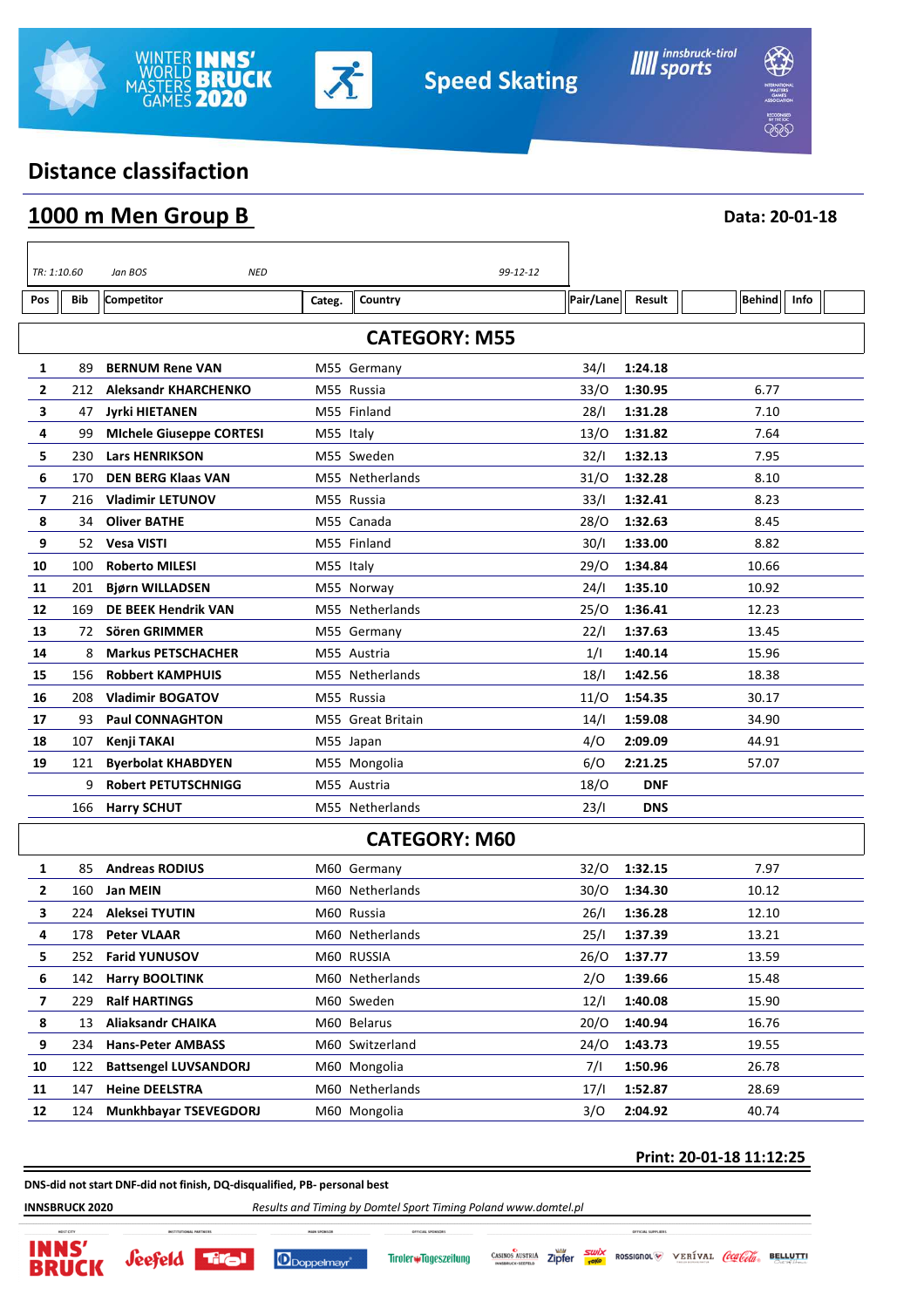





**Speed Skating** 



**BRACK** 

|                      | <b>CATEGORY: M65</b> |     |                            |           |                      |      |         |       |
|----------------------|----------------------|-----|----------------------------|-----------|----------------------|------|---------|-------|
|                      | 1                    | 218 | Sergei MAZEIN              |           | M65 Russia           | 29/1 | 1:32.85 | 8.67  |
|                      | $\overline{2}$       | 247 | <b>Boris LEIKIN</b>        | M65 USA   |                      | 34/O | 1:32.90 | 8.72  |
|                      | 3                    | 110 | <b>Alexandr KISTENYOV</b>  |           | M65 Kazakhstan       | 27/0 | 1:34.77 | 10.59 |
|                      | 4                    | 250 | <b>Mark Brian NOLAN</b>    | M65 USA   |                      | 13/1 | 1:35.12 | 10.94 |
|                      | 5                    | 39  | <b>Robert IRVINE</b>       |           | M65 Canada           | 31/1 | 1:35.85 | 11.67 |
|                      | 6                    | 251 | <b>Gregory OLY</b>         | M65 USA   |                      | 27/1 | 1:37.75 | 13.57 |
|                      | 7                    | 149 | <b>BRABER Twan DEN</b>     |           | M65 Netherlands      | 20/1 | 1:39.90 | 15.72 |
|                      | 8                    | 104 | <b>Flavio RIGON</b>        | M65 Italy |                      | 19/O | 1:46.69 | 22.51 |
|                      | 9                    | 18  | Anatoli SAPRANKOU          |           | M65 Belarus          | 14/0 | 1:51.01 | 26.83 |
|                      | 10                   | 103 | <b>Fabio RAVANELLI</b>     | M65 Italy |                      | 8/1  | 1:51.05 | 26.87 |
|                      | 11                   | 83  | <b>Leszek MOLL</b>         |           | M65 Germany          | 10/O | 1:55.65 | 31.47 |
|                      | 12                   | 69  | <b>Otto FUSS</b>           |           | M65 Germany          | 2/1  | 2:02.02 | 37.84 |
|                      | 13                   | 48  | <b>Arvi KALLIO</b>         |           | M65 Finland          | 5/0  | 2:05.57 | 41.39 |
|                      | 14                   | 232 | Karl-Göran WAHLSTRÖM       |           | M65 Sweden           | 6/1  | 2:05.69 | 41.51 |
|                      | 15                   | 50  | <b>Jouko LYYTIKÄINEN</b>   |           | M65 Finland          | 4/1  | 2:07.71 | 43.53 |
|                      | 16                   | 120 | <b>Banzragch DASHJAMTS</b> |           | M65 Mongolia         | 3/I  | 2:15.32 | 51.14 |
|                      |                      |     |                            |           | <b>CATEGORY: M70</b> |      |         |       |
|                      | 1                    | 150 | <b>DUNNEN Pieter DEN</b>   |           | M70 Netherlands      | 19/1 | 1:38.44 | 14.26 |
|                      | $\mathbf{2}$         | 165 | Leo SCHOENMEIJER           |           | M70 Netherlands      | 21/0 | 1:38.75 | 14.57 |
|                      | 3                    | 183 | <b>Egil BOKN</b>           |           | M70 Norway           | 23/0 | 1:39.74 | 15.56 |
|                      | 4                    | 231 | <b>Sven OLSSON</b>         |           | M70 Sweden           | 15/1 | 1:47.18 | 23.00 |
|                      | 5                    | 141 | Jan BOELEN                 |           | M70 Netherlands      | 22/0 | 1:48.81 | 24.63 |
|                      | 6                    | 175 | <b>HELDEN Ton VAN</b>      |           | M70 Netherlands      | 16/1 | 1:51.30 | 27.12 |
|                      | 7                    | 200 | <b>Ragnvald VOLLAN</b>     |           | M70 Norway           | 10/1 | 1:56.63 | 32.45 |
|                      | 8                    | 187 | <b>Trygve HETLAND</b>      |           | M70 Norway           | 9/1  | 1:57.49 | 33.31 |
| <b>CATEGORY: M75</b> |                      |     |                            |           |                      |      |         |       |
|                      | 1                    | 49  | <b>Pentti KIISKINEN</b>    |           | M75 Finland          | 21/1 | 1:41.26 | 17.08 |
|                      | 2                    | 105 | <b>Bruno TONIOLLI</b>      | M75 Italy |                      | 11/1 | 1:51.11 | 26.93 |
|                      | 3                    | 146 | <b>VRIES Bram DE</b>       |           | M75 Netherlands      | 15/O | 1:51.76 | 27.58 |
|                      | 4                    | 184 | <b>Kjell GULDTEIG</b>      |           | M75 Norway           | 17/0 | 1:52.71 | 28.53 |
|                      | 5                    | 119 | Jalbaa BUJI                |           | M75 Mongolia         | 5/1  | 1:56.76 | 32.58 |
|                      | 6                    | 98  | <b>Emilio BOICELLI</b>     | M75 Italy |                      | 8/O  | 2:02.16 | 37.98 |
| <b>CATEGORY: M80</b> |                      |     |                            |           |                      |      |         |       |
|                      | 1                    | 217 | <b>Sergey LOGINOV</b>      |           | M80 Russia           | 12/0 | 1:54.88 | 30.70 |
|                      | 2                    | 222 | Sergei SHKLYAEV            |           | M80 Russia           | 16/O | 1:56.32 | 32.14 |
|                      | 3                    | 56  | <b>Gerd DZONY</b>          |           | M80 Germany          | 7/0  | 2:11.86 | 47.68 |
|                      | 4                    | 214 | <b>Ramir KURAMSHIN</b>     |           | M80 Russia           | 9/0  | 2:13.79 | 49.61 |
|                      |                      |     |                            |           |                      |      |         |       |

#### **Print: 20-01-18 11:12:26**

**DNS-did not start DNF-did not finish, DQ-disqualified, PB- personal best**

**INNSBRUCK 2020** *Results and Timing by Domtel Sport Timing Poland www.domtel.pl*

**INNS'** 

**BRUCK** 

**Seefeld** 



CASINOS AUSTRIA Zipfer Tiroler#Tageszeitung

ROSSIGNOL<sup>W</sup> VERIVAL *Coalde* BELLUTTI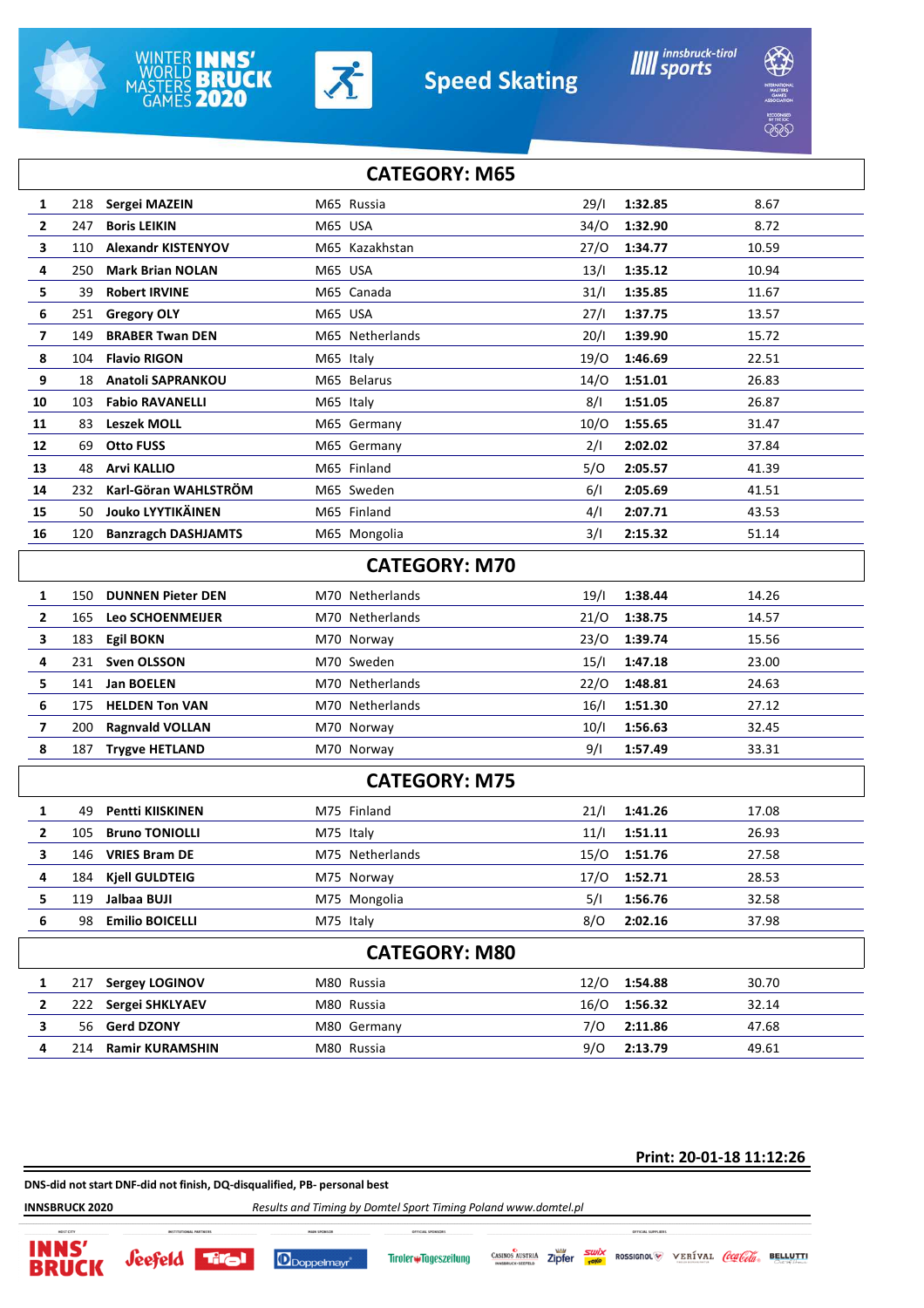



**IIIII** innsbruck-tirol



Start: 09:47 Temp: 2°C - Humidity: 90 % - Ice: -5.5°C Finish: 10:41

**Starters:** *Bernhard MAYER (GERMANY)* **Chief Referee:** *Leen Van Den HEUVEL (GERMANY)*

**Print: 20-01-18 11:12:26**

**DNS-did not start DNF-did not finish, DQ-disqualified, PB- personal best**

**INNSBRUCK 2020** *Results and Timing by Domtel Sport Timing Poland www.domtel.pl*









Zipfer